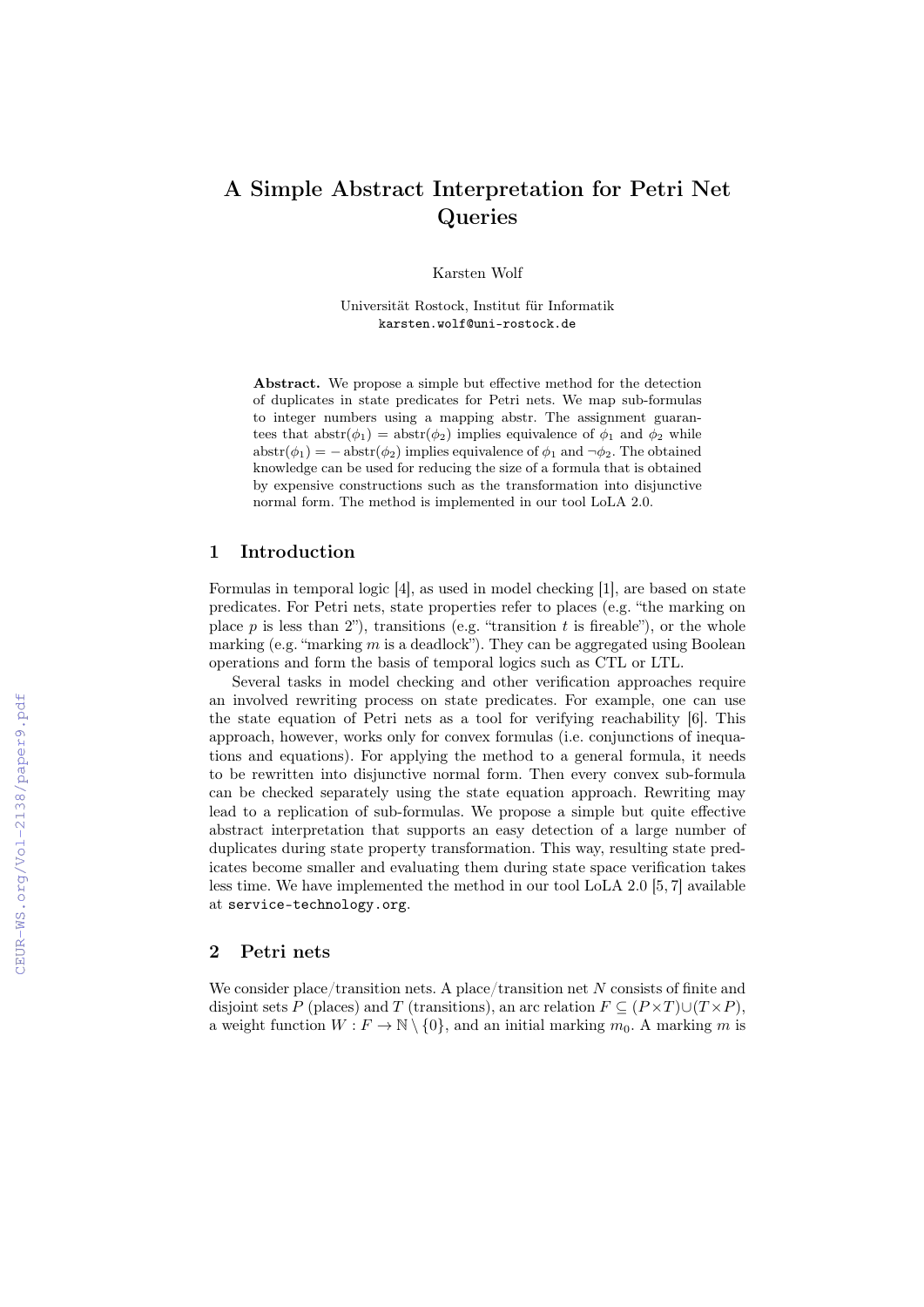a mapping  $m : P \to \mathbb{N}$ . Transition t is enabled in m iff, for all  $p \in P$ ,  $[p, t] \in F$ implies  $m(p) \geq W([p, t]).$ 

We skip the definition of the behaviour of Petri nets since this is not relevant for this paper.

# 3 State Predicates

A state predicate  $\phi$  is a logical formula that represents a property of markings. Applied to a marking, it yields true or false. State predicates are used for the specification of verification queries, typically as part of a formula in some temporal logic. Most verification tools for Petri nets support the specification of state predicates in one or the other syntax. Most competitions in the model checking contest (MCC) [3] involve state predicates. Our considerations are based on the following syntax and semantics.

Definition 1 (State predicate). A state predicate can have any of the following shapes (k<sub>i</sub> are integer numbers, p<sub>i</sub> are places, t<sub>i</sub> transitions,  $\sim \in \{ \leq, >, \leq, \geq \}$  $, =, \neq \}$ , and  $\phi_i$  state predicates):

- TRUE, FALSE: true for all markings (no marking, respectively);
- $k_1p_1+\cdots+k_np_n \sim k_0$ : true for marking m iff  $k_1m(p_1)+\cdots+k_nm(p_n) \sim k_0$ ;
- FIREABLE $(t_i)$ : true for m iff  $t_i$  is enabled in m;
- DEADLOCK: true for m iff no transition is enabled in m;
- INITIAL: true for m iff  $m = m_0$ ;
- $-\phi_1\wedge\cdots\wedge\phi_n, \phi_1\vee\cdots\vee\phi_n, \neg\phi_1, \phi_1 \implies \phi_2, \phi_1 \iff \phi_2$ : evaluated according to the usual interpretation of Boolean logic.

State predicates can be represented as a tree, with the Boolean operators as inner nodes and the remaining predicates (called atomic) as leaves. We assume that a conjunction  $\phi_1 \wedge \cdots \wedge \phi_n$  is represented as a single node with n children for the sub-formulas  $\phi_i$ . The same applies to disjunctions.

#### 4 Sources of duplicates

There are several transformations that involve replication of subformulas:

Rewriting Boolean operators. Even if all Boolean operators are permitted in specifications, internal representations are usually restricted to conjunction and disjunction. That is,  $\phi_1 \iff \phi_2$  may be replaced with  $(\phi_1 \land \phi_2) \lor (\neg \phi_1 \land \neg \phi_2)$ and causes a replication of sub-formulas  $\phi_1$  and  $\phi_2$ . Similar rewriting rules apply to formulas in temporal logic, causing replication of involved state predicates.

Rewriting atomic predicates. Tools typically try to internally use as few as possible atomic state predicates. So FIREABLE(t) can be replaced by  $\bigwedge_{p:[p,t]\in F} p$  $\geq W([p,t])$ . INITIAL can be replaced with  $\bigwedge_{p\in P} p = m_0(p)$ . DEADLOCK is equivalent to  $\bigwedge_{t \in T} \neg$  FIREABLE(*t*). The overwhelming majority of Petri net models is ordinary (all arc weights are equal to one) and a considerable amount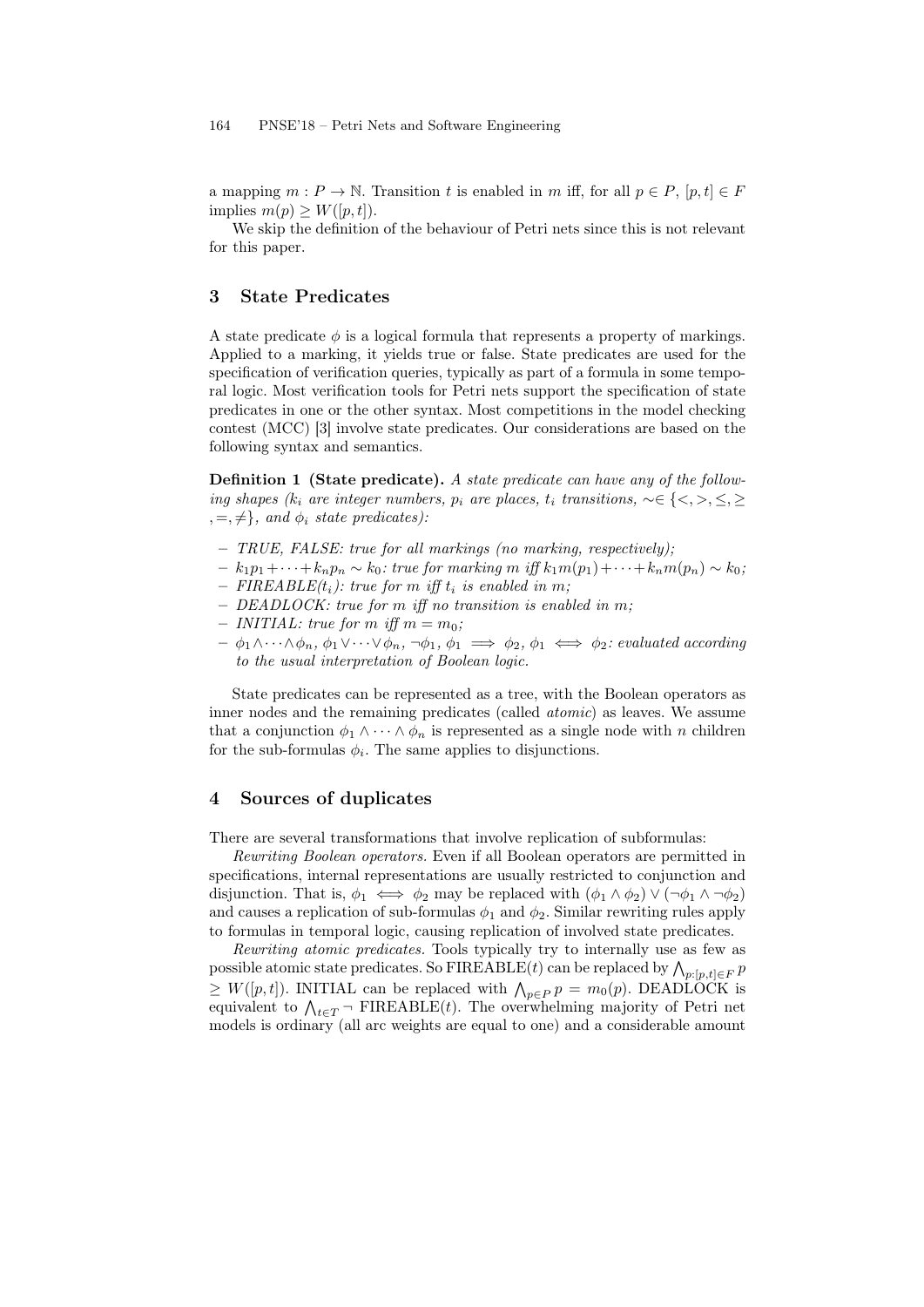of models is safe (at most one token on any place in all reachable markings). For example, the "known models" of the MCC in 2017 comprised of 65 ordinary nets versus 12 non-ordinary nets. 39 nets are safe, compared to 38 non-safe net models.

predicates like  $p > 0$  and  $p = 1$  may occur several times (e.g. once for every transition connected to  $p$ ).

Frequently used predicates. Many specifications frequently use expressions like "place p is marked  $(p > 0)$ " or "p is unmarked  $(p = 0)$ ". Hence, these predicates may occur more than once in a predicate.

Transformation into disjunctive normal form. Verification techniques that are based on linear algebra, for instance the exploitation of the state equation [6], are restricted to convex properties (i.e. conjunctions of inequations). Hence, FIREABILITY and other predicates must be unfolded and the resulting property must be transformed into a disjunction of conjunctions of inequations. Then, the individual conjunctions can be fed to the state equation separately. Generation of a disjunctive normal form involves the application of the law of distributivity:  $(\phi_1 \vee \phi_2 \vee \phi_3) \wedge (\phi_4 \vee \phi_5)$  is to be rewritten to  $(\phi_1 \wedge \phi_4) \vee (\phi_1 \wedge \phi_5) \vee (\phi_2 \wedge \phi_4) \vee$  $(\phi_2 \wedge \phi_5) \vee (\phi_3 \wedge \phi_4) \vee (\phi_3 \wedge \phi_5).$ 

Translation from other formalisms. Place/transition nets representing interesting systems, together with their verification queries, are often generated by translation from other specification languages. Translations are based on patterns and often induce duplicates of state predicates or sub-formulas. Consider, for instance, the translation from a place  $p$  of a Coloured Petri Net with domain  $\{1, 2, 3\}$  into three places  $p_1, p_2$ , and  $p_3$  of a place/transition net. Assuming that addition is not supported, formula  $p =$  (three tokens on p) could be translated into

$$
(p_1 = 0 \land p_2 = 0 \land p_3 = 3) \lor (p_1 = 0 \land p_2 = 1 \land p_3 = 2) \lor \dots \lor (p_1 = 3 \land p_2 = 0 \land p_3 = 0)
$$

This formula contains a lot of replications of elementary comparisons.

Consequently, a verification tool may expect the presence of duplicates in the state predicates it is given for verification. It generates additional duplicates in its internal transformations. Since place/transition nets are a formalism with low-level modelling primitives (transitions actually represent simple vector addition), automatically generated predicates may involve huge conjunctions and disjunctions. Generation of disjunctive normal form may easily explode. Detection of duplicates helps in reducing the size of resulting formulas thus speeding up subsequent use of the state predicates.

### 5 Abstract Interpretation

The idea of abstract interpretation [2] is to map certain entities into another (abstract) domain where some considerations can be verified more easily. Abstraction must be faithful (every result derived in the abstract domain must be correct in the original domain) but not necessarily precise (there may be results that hold in the original domain but cannot be derived in the abstract domain).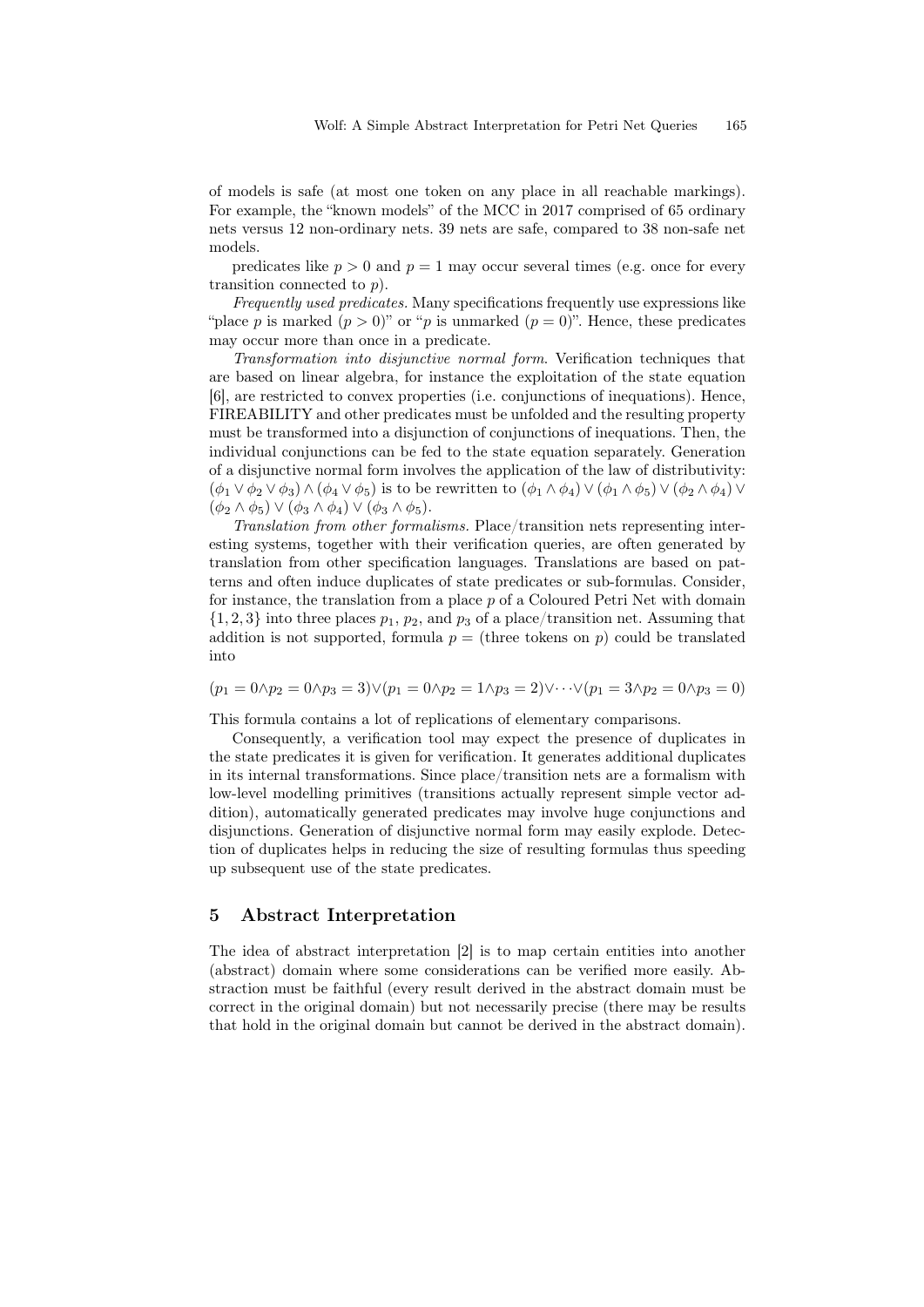#### 166 PNSE'18 – Petri Nets and Software Engineering

Loss of precision is the price to be paid for easier approaches in the abstract domain.

We propose to use the set  $\mathbb Z$  of integer numbers as abstract domain. We aim at assigning a number abstr $(\phi)$  to every state predicate  $\phi$  such that the following results may be reliably derived:

- if  $abstr(\phi_1) = abstr(\phi_2)$  then  $\phi_1$  is semantically equivalent to  $\phi_2$ ;
- if  $abstr(\phi_1) = -abstr(\phi_2)$  then  $\phi_1$  is semantically equivalent to  $\neg \phi_2$ ;
- if  $abstr(\phi_1) = 1$  then  $\phi_1$  is a tautology (true for every marking);
- if  $abstr(\phi_1) = -1$  then  $\phi_1$  is a contradiction (false for every marking);

We do not attempt to meet the converse of any of these statements. That is, there may be semantically equivalent formulas with different values for their abstraction.

We explicitly store abstr $(\phi)$  for every state predicate  $\phi$  and every of its subformulas. Hence, once computed,  $abstr(\phi)$  can be derived from  $\phi$  in constant time.

## 6 Abstraction of Atomic State Predicates

In this section, we discuss the assignment of abstract values to atomic state predicates (all but the Boolean combinations). The following assignment reflects the frequent occurrence of certain propositions. Without loss of generality, we assume that  $P = \{p_1, \ldots, p_m\}$  and  $T = \{t_1, \ldots, t_n\}.$ 

- $-$  abstr(TRUE) := 1;
- $–$  abstr(FALSE)  $:=-1;$
- $-$  abstr(DEADLOCK) := 2;
- $-$  abstr(INITIAL) := 3;
- for all  $p_i \in P$ , abstr $(p_i > 0) := 3 + i$  and abstr $(p_i = 0) := -3 i$ ;
- for all  $t_j$  ∈ T, abstr(FIREABLE $(t_j)$ ) :=  $m+3+j$ .

For the remaining atomic propositions, we assign consecutive numbers. To this end, we introduce a "function" new() that returns, whenever called, a fresh (previously unused) number greater than  $3 + m + n$ . That is, if any comparison, except the ones just mentioned, is used twice in a state predicate, the two incarnations get different values (and we do not detect their equality).

$$
- abstr(k_1p_1 + \cdots + k_np_n \sim k_0) := new();
$$

For soundness, it is important that indeed every call to new() returns a distinct value. In a threaded context, this can be achieved without synchronisation: let every call to new() in thread  $k$  of an *n*-threaded program return only values that are congruent to  $k$  modulo  $n$ . Obviously, the proposed setting meets the requirements mentioned in Section 5.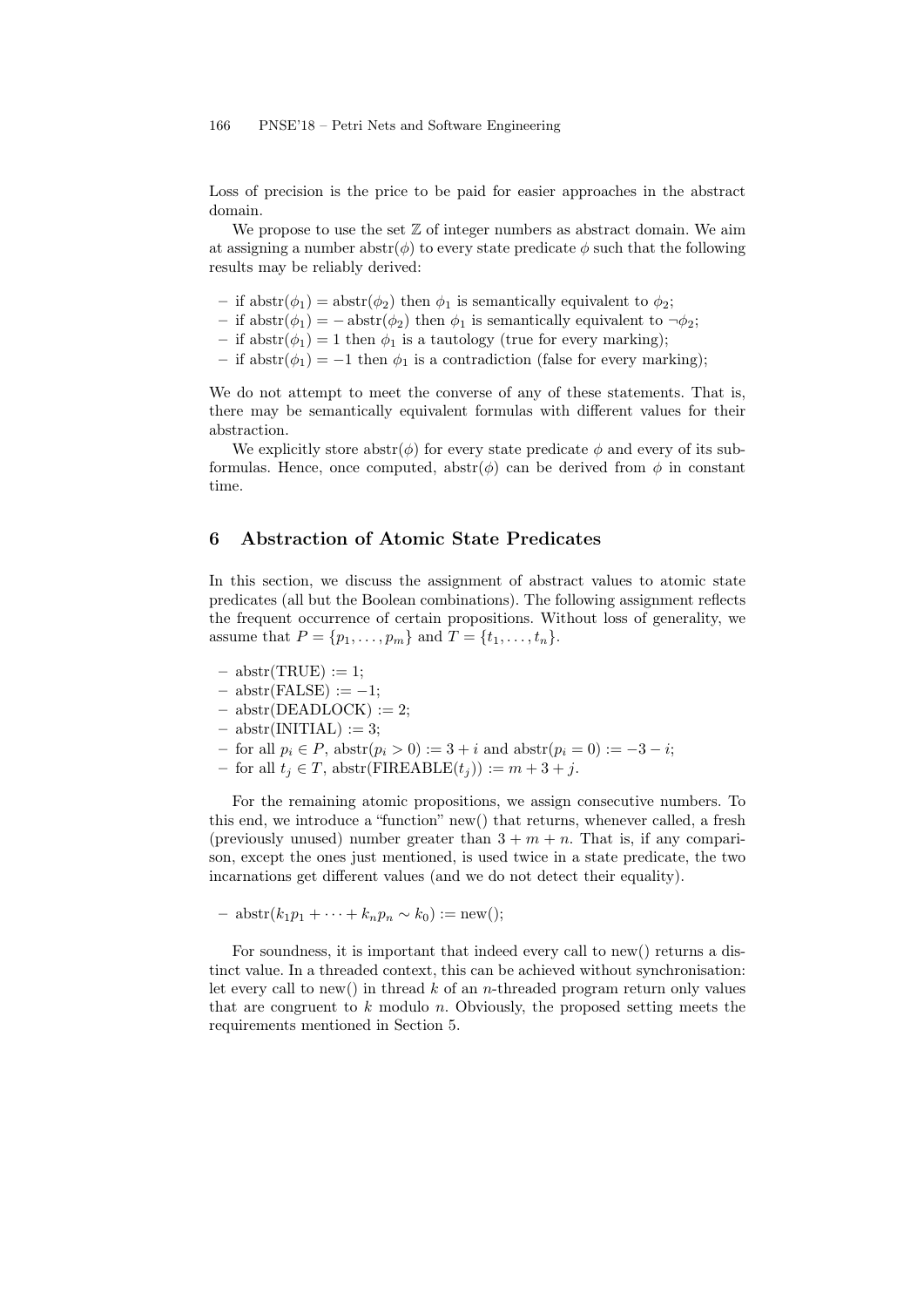#### 7 Boolean combinations

For simplicity, we consider only conjunction, disjunction, and negation. We basically assume that equivalence and implication leave the scene early in the game using well-known rewrite rules. Negation can be handled quite easily. abstr $(\neg \phi)$ can be naturally set to  $-\text{abstr}(\phi)$ , so the value can be inherited from the subformula.

Next we consider a conjunction with  $k$  sub-formulas. We proceed inductively, starting with a conjunction that has 0 sub-formulas. During this process, we combine the definition of the abstract value of the conjunction with the detection of duplicates among the subformulas. An empty conjunction is treated as TRUE, so it receives abstract value 1. Assume that we want to add  $\phi_i$  to a given conjunction  $C = \phi_1 \wedge \cdots \wedge \phi_{i-1}$ . We distinguish the following cases:

- abstr(*C*) = 1: Then abstr(*C* ∧ $\phi$ <sub>*i*</sub>) := abstr( $\phi$ <sub>*i*</sub>), and  $\phi$ <sub>1</sub>, . . . ,  $\phi$ <sub>*i*-1</sub> are removed from the formula;
- $-$  abstr(*C*) = −1: Then abstr(*C* ∧  $\phi_i$ ) := −1, and  $\phi_i$  is not added to the list of subformulas of  $C$ ;
- $-$  abstr $(\phi_i) = 1$ : Then abstr $(C \wedge \phi_i) := \text{abstr}(C)$ , and  $\phi_i$  is not added to the list of subformulas of  $C$ ;
- abstr $(\phi_i)$  = −1: Then abstr $(C \wedge \phi_i) := -1$ , and  $\phi_1, \ldots, \phi_{i-1}$  are removed from the formula;
- $-$  abstr $(C)$  = abstr $(\phi_i)$ : Then abstr $(C \wedge \phi_i)$  := abstr $(C)$ , and  $\phi_i$  is not added to the list of subformulas of  $C$ ;
- $-$  abstr $(C) = -$ abstr $(\phi_i)$ : Then abstr $(C \wedge \phi_i) := -1$ ;
- There is a  $j < i$  with  $abstr(\phi_i) = abstr(\phi_i)$ . Then  $abstr(C \wedge \phi_i) := abstr(C)$ , and  $\phi_i$  is not added to the list of subformulas of C;
- There is a  $j < i$  with  $abstr(\phi_i) = -abstr(\phi_i)$ . Then  $abstr(C \wedge \phi_i) := -1$ ;
- Otherwise,  $abstr(C \wedge \phi_i) := new(.)$ .

The assignment reflects simple laws of Boolean logic:  $\phi \land \phi$  is  $\phi$  and  $\phi \land \neg \phi$  is false. Hence, the assignment reflects the specification in Section 5. The approach relies on the assumption that formulas are constructed only by adding sub-formulas. It does not work for a process that involves the removal of a sub-formula.

For a disjunction, the assignment can be naturally derived from the considerations for conjunction and negation:  $\phi_1 \vee \phi_2$  is equivalent to  $\neg(\neg \phi_1 \wedge \neg \phi_2)$ . In particular, the empty disjunction should get value -1.

Using the above definition, the abstract value may depend on the order in which subformulas appear in a conjunction or disjunction. Assuming abstr $(\phi_1)$  = 10,  $abstr(\phi_2) = -10$ , and  $abstr(\phi_3) = 25$ , then  $abstr(\phi_1 \wedge \phi_2 \wedge \phi_3) = -1$  while abstr $(\phi_1 \wedge \phi_3 \wedge \phi_2)$  would be the result of another call to new(), e.g. 1001. Both values are correct but naturally −1 is the preferable value. Hence, a clever implementation would always assign  $-1$  when values k and  $-k$  appear as abstract values in the list of subformulas of a conjunction. Disjunctions can be handled similarly.

The described process can be used for updating abstract values while composing a formula from its constituents. This is the case for the original construction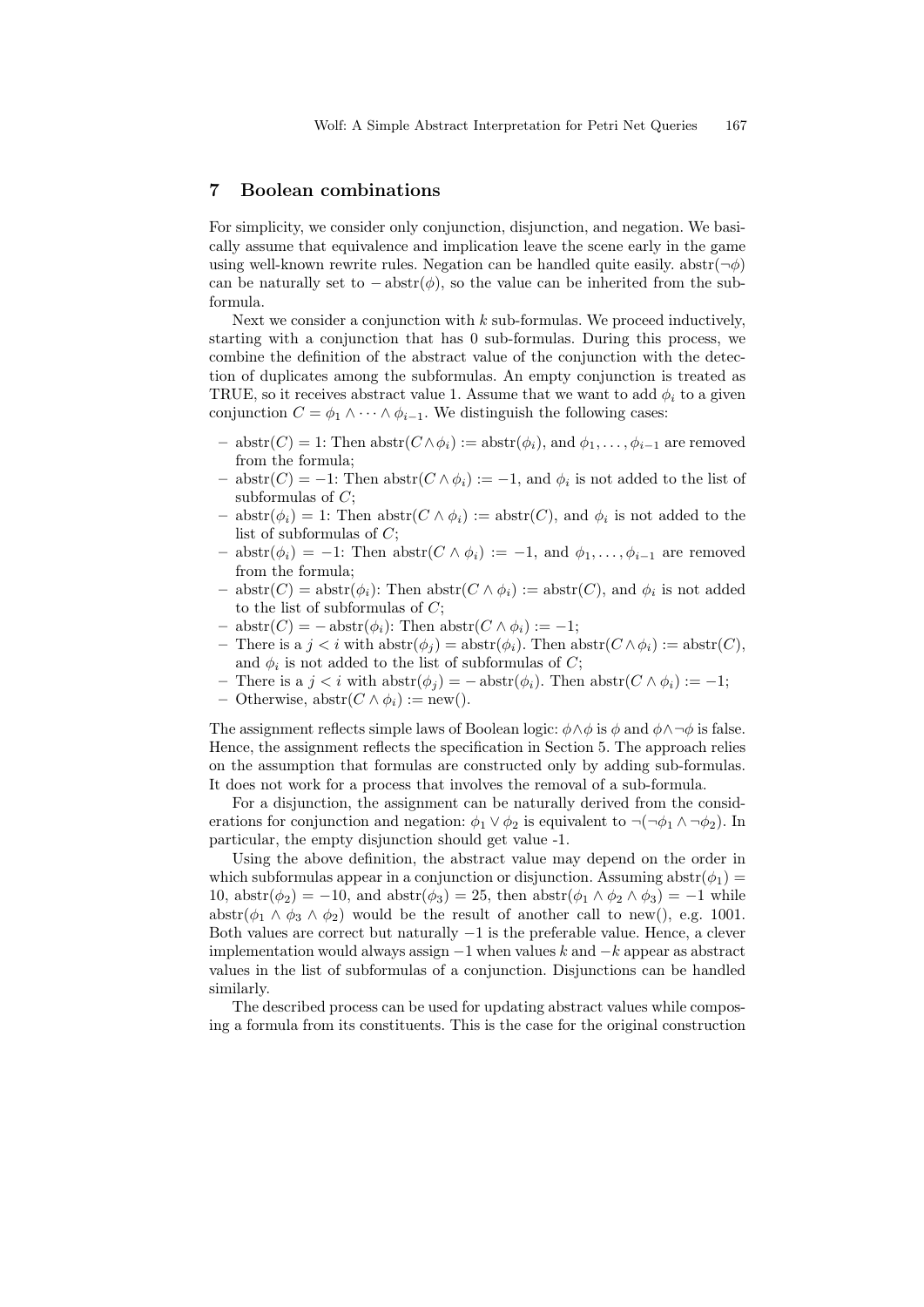#### 168 PNSE'18 – Petri Nets and Software Engineering

of the predicate, but also for the construction of a disjunctive normal form. There are a few constructions where we assign the abstract value differently. When we copy a predicate (for instance when rewriting an equivalence), the copy gets the same abstract value as the original predicate. When we transform a FIRE-ABILITY, DEADLOCK, or INITIAL predicate into a Boolean combination of inequations, the resulting predicate inherits the abstract value of the original formula as well. When we turn a predicate into its negation (e.g. when applying de Morgan's rule for eliminating negation symbols), the resulting predicate gets the inverse of the original value.

# 8 Examples

Consider the formula  $p = 1 \iff q = 0$  where p and q are assumed to be places. Internally, we support only  $\leq$ , so we would rewrite the formula to  $(p \leq 1 \land 1 \leq$ p)  $\iff$  q < 0 (assume that we detect  $q > 0$  to be a tautology since q cannot get a negative number of tokens). Further, we normalise the formula such that only  $\land$  and  $\lor$  is used. We apply the rewrite rule that replaces  $A \iff B$  with  $(A \vee \neg B) \wedge (\neg A \vee B)$ . We obtain:

$$
((p \leq 1 \land 1 \leq p) \lor 1 \leq q) \land (p \leq 0 \lor 2 \leq p \lor q \leq 0)
$$

This is the formula that we normally use for state space verification. Since the rewrite rule introduced *copies* of  $A$  and  $B$ , the two copies (and their subformulas) get the same value which is than inversed through negation in one of the two copies. This way, we preserve some knowledge about the origin of sub-formulas.

If, subsequently, we want to include the state equation (i.e. linear programming) approach, we transform the formula into a disjunctive normal form since linear program can handle only conjunctions of inequations. We proceed by first transforming the left part, resulting in

 $(p \leq 1 \vee 1 \leq q) \wedge (1 \leq p \vee 1 \leq q) \wedge (p \leq 0 \vee 2 \leq p \vee q \leq 0)$ 

Then we apply the law of distributivity to the whole formula. Doing that in the brute-force way, would result in in a disjunction of 12 subformulas:

$$
(p \leq 1 \land 1 \leq p \land p \leq 0) \lor
$$
  
\n
$$
(p \leq 1 \land 1 \leq p \land 2 \leq p) \lor
$$
  
\n
$$
(p \leq 1 \land 1 \leq p \land q \leq 0) \lor
$$
  
\n
$$
(p \leq 1 \land 1 \leq q \land p \leq 0) \lor
$$
  
\n
$$
(p \leq 1 \land 1 \leq q \land 2 \leq p) \lor
$$
  
\n
$$
(p \leq 1 \land 1 \leq q \land q \leq 0) \lor
$$
  
\n
$$
(1 \leq q \land 1 \leq p \land p \leq 0) \lor
$$
  
\n
$$
(1 \leq q \land 1 \leq p \land q \leq 0) \lor
$$
  
\n
$$
(1 \leq q \land 1 \leq q \land p \leq 0) \lor
$$
  
\n
$$
(1 \leq q \land 1 \leq q \land 2 \leq p) \lor
$$
  
\n
$$
(1 \leq q \land 1 \leq q \land 2 \leq p) \lor
$$
  
\n
$$
(1 \leq q \land 1 \leq q \land q \leq 0)
$$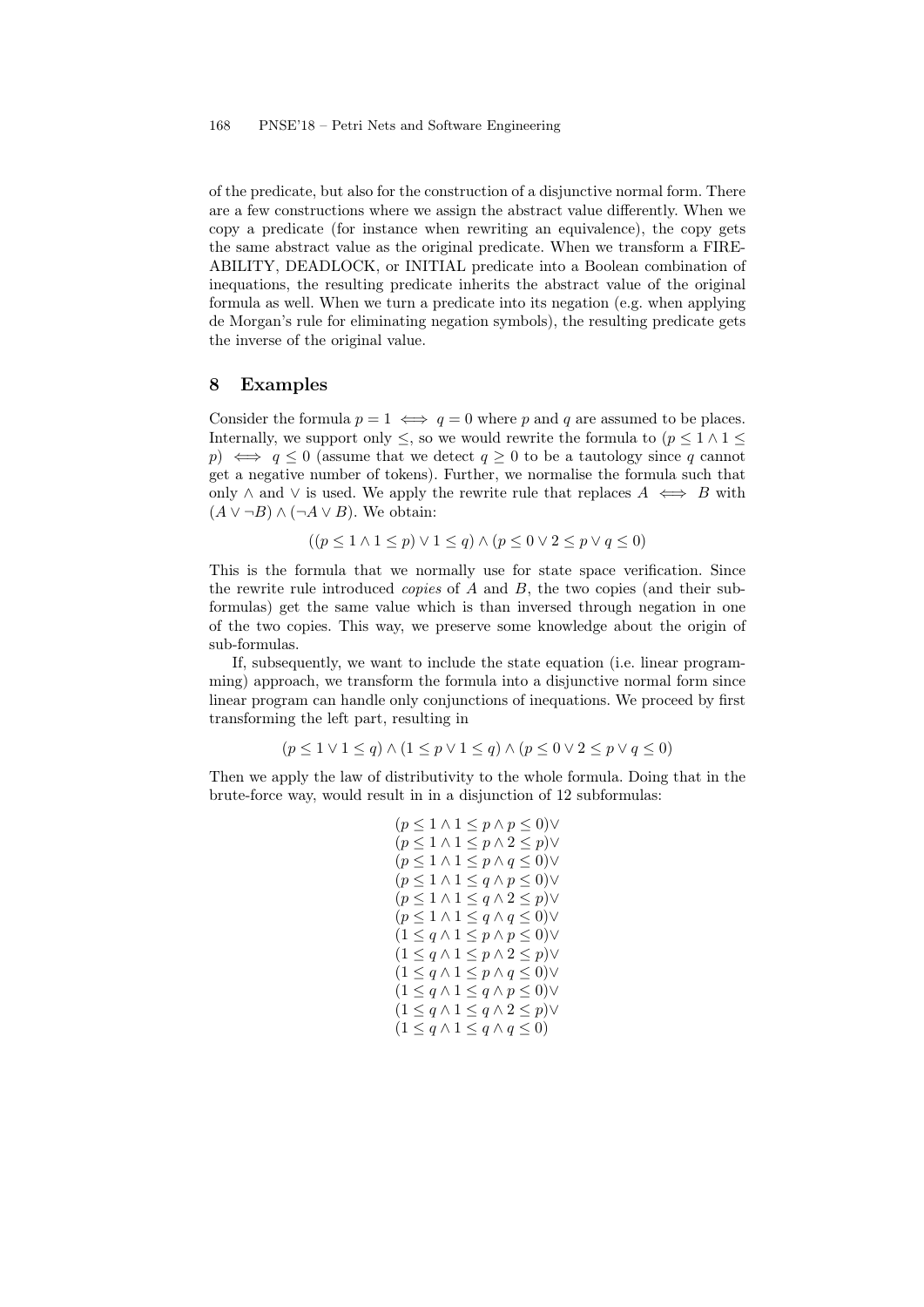Our abstraction, however, recognises that  $p \leq 0$  is the negation of  $1 \leq p, p \leq 1$  is the negation of  $2 \leq p$ , and  $q \leq 0$  is the negation of  $1 \leq q$  since the abstraction of one the the formulas is −1 times the abstraction of the other one. The detection does not depend on the simplicity of these formulas since the abstraction takes care of copying and negation in the process of transforming the original formula. As soon as a formula and its negation appear in a conjunction, the conjunction is replaced by false and thus disregarded in the resulting formula. This way, first, second, 5th, 6th, 7th, 9th, and 12th subformulas Furthermore it recognises the duplicate appearance of  $1 \leq q$  in the 10th and 11th sub-formulas, so we would produce the normal form

$$
(p \leq 1 \land 1 \leq p \land q \leq 0) \lor (p \leq 1 \land 1 \leq q \land p \leq 0) \lor (1 \leq q \land 1 \leq p \land 2 \leq p) \lor (1 \leq q \land p \leq 0) \lor (1 \leq q \land 2 \leq p)
$$

Our approach reduced a formula with 36 literals to a formula with 13 literals. Instead of 12 conjunctions, only 5 conjunctions need to be shipped to the linear programming tool. One might argue that formula would not have exploded in the first place if the equivalence  $A \iff B$  would have been rewritten by  $(A \wedge B) \vee (\neg A \wedge \neg B)$ . Using that rule, however, the negated formula would explode instead, so the choice of the rule for rewriting equivalence does not solve the problem of duplication.

# 9 Experience and Conclusion

We implemented the abstract interpretation in our tool LoLA 2 [5, 7]. Our main focus was to reduce the size of disjunctive normal form generation which is a pre-requisite for applying the state equation based method of [6]. The abstract interpretation yields a sufficient condition that sub-formulas can be merged. We jointly apply a hash-based technique that yields a sufficient condition for subformulas to be at least syntactically different. Whenever none of the two criteria applies, we investigate the sub-formulas recursively to look for additional duplicates. The abstract interpretation costs virtually no time, so we are convinced that it establishes a nice tool for handling state predicates in verification. Using special codes for frequently occurring atomic predicates, the method is in fact Petri net specific.

# References

- 1. Edmund M. Clarke, Orna Grumberg, and Doron A. Peled. Model checking. MIT Press, 2001.
- 2. Patrick Cousot and Radhia Cousot. Abstract interpretation frameworks. J. Log. Comput., 2(4):511–547, 1992.